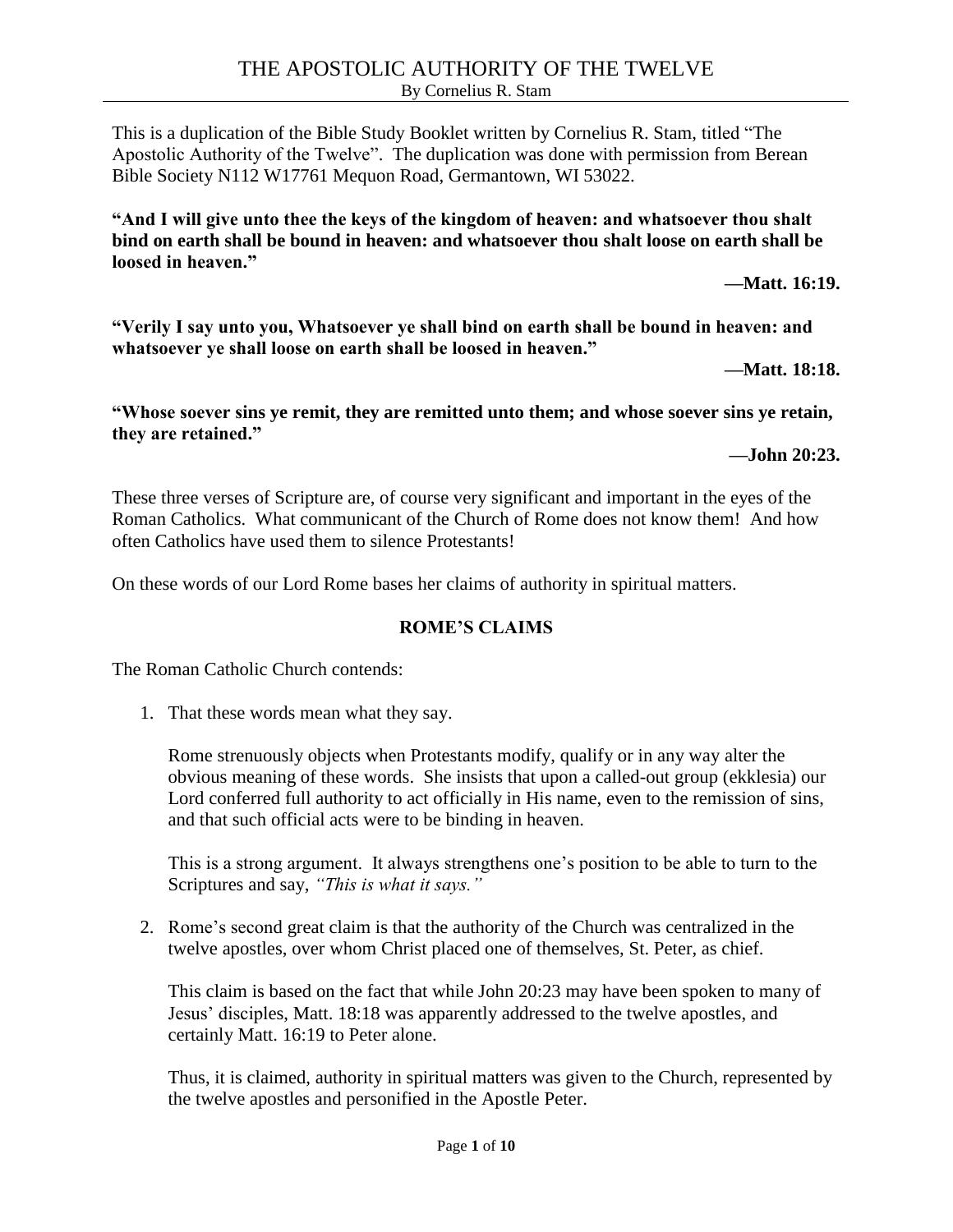3. Their conclusion is that since the Church of today is (according to Catholic doctrine) a perpetuation of the organization which Christ instituted and vested with divine authority, there must of necessity be apostolic succession.

They contend that the apostolic body is perpetuated in the College of Bishops and that one of their own number, the Pope or Bishop of Rome, succeeds St. Peter as their chief and the supreme head of the Church on earth—that spiritual authority today is still vested in the Church, represented by the College of Bishops and personified in the Pope himself.

Protestants may lift their hands in horror at such claims, but next to the Roman Catholic interpretation of these Scriptures Protestant arguments are as weak as cotton thread.

#### **PROTESTANT INTERPRETATIONS**

- 1. The Catholic interpretation in modified form is found in the ritualistic creeds of many Protestant denominations. They make Rome's claims—with reservations and apologies.
- 2. Some Protestants argue that in these words our Lord merely gave the apostles authority to *state the terms* of salvation.
- 3. Others contend that the apostles were given the ability to *discern and declare* whose sins were forgiven and whose were not. That is, they could pronounce sins forgiven, not by any authority which was given to them, but because of God-given powers to discern the true spiritual state of those to whom they ministered.
- 4. Still others claim that our Lord meant to impress upon His followers their great responsibility and to warn them that through *their* behavior some would accept Him while others would reject Him; some would have their sins remitted, while others would have their sins retained.

But all these arguments wrest the natural, obvious meaning from our Lord's plain words. And if He did not mean what He said, who has the right to tell us what He did mean?

What then? Must we return to Rome, admit her claims and commit our souls to *men* men who can either bless or curse us according to their will—men who do not know as much about us as we ourselves?

#### **THE SOLUTION**

The solution to this problem is again a dispensational one. It lies in the fact that from time to time God changes His dealings with men—a premise which must be granted by Romanists if indeed our Lord did confer such powers upon His disciples after several thousand years of human history had passed.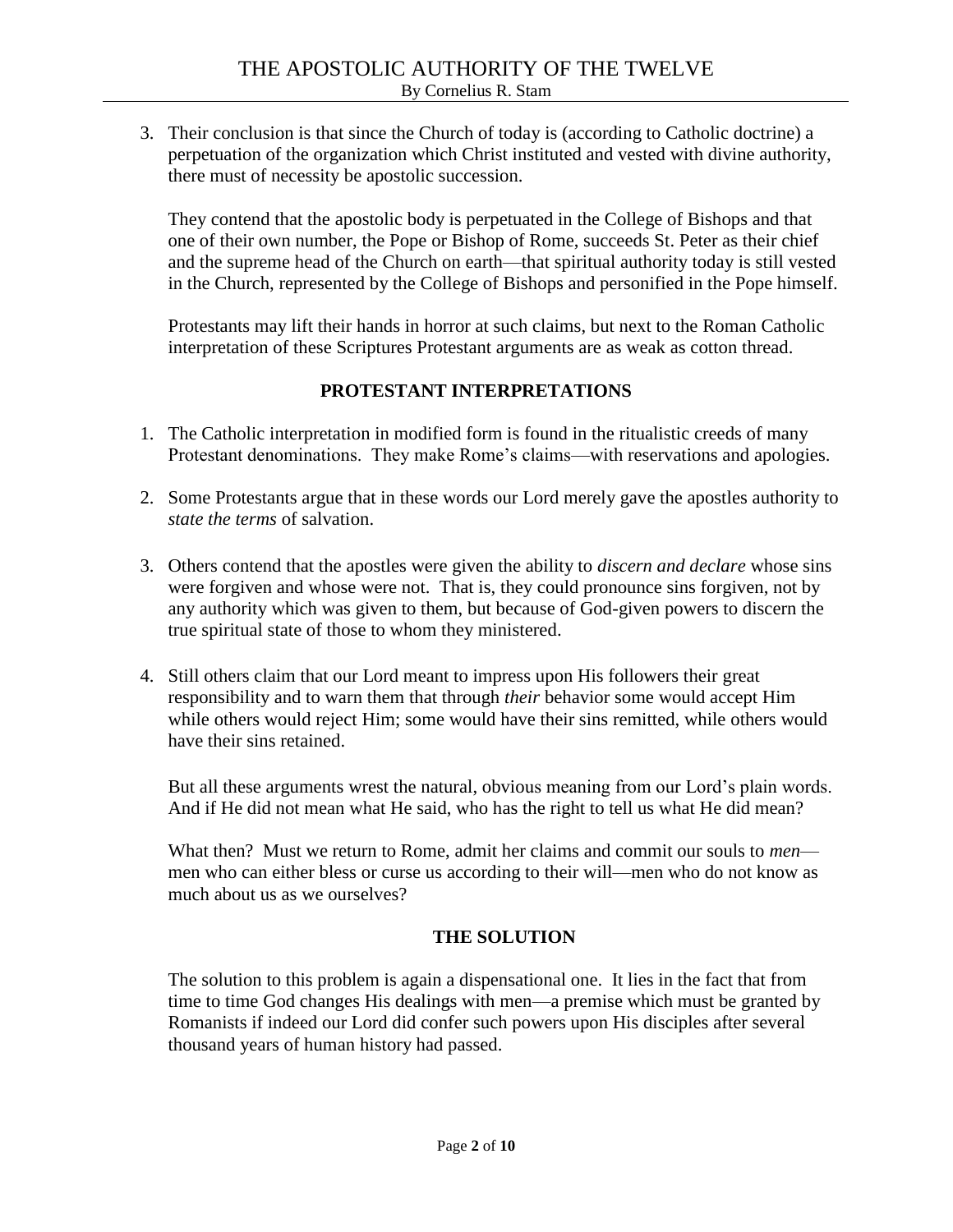#### **OFFICIALS OF THE KINGDOM**

Let us consider John 20:23 in the light of its context:

**"Then said Jesus to them again, Peace be unto you: AS MY FATHER HATH SENT ME, EVEN SO SEND I YOU.**

**"And when he had said this, he breathed on them, and saith unto them, RECEIVE YE THE HOLY GHOST:**

#### **"WHOSE SOEVER SINS YE REMIT, THEY ARE REMMITTED UNTO THEM; AND WHOSE SOEVER SINS YE RETAIN, THEY ARE RETAINED." (John 20:21-23).**

*"As my Father hath sent me, even so send I you."*

In the light of these words it is not strange to find our Lord granting official powers.

These words should be compared with His words to the twelve in Luke 22:28-30.

**"Ye are they which have continued with me in my temptations.**

#### **"AND I APPOINT UNTO YOU A KINGDOM, AS MY FATHER HATH APPOINTED UNTO ME.**

#### **"That ye may eat and drink at my table in my kingdom, and sit on thrones judging the twelve tribes of Israel."**

In Matt. 19:28 the matter of the thrones is stated even more definitely: "YE ALSO SHALL SIT UPON TWELVE THRONES JUDGING THE TWELVE TRIBES OF ISRAEL."

In Mark 2:7 the scribes find fault with Christ, saying, "WHY DOTH THIS MAN THUS SPEAK BLASPHEMIES? WHO CAN FORGIVE SINS BUT GOD ONLY?"

Are we prone, perhaps, to agree too wholeheartedly with these scribes? We must not forget that our Lord Himself said, *"For the Father judgeth no man but hath committed all judgment unto the Son…and hath given him authority to execute judgment also* BECAUSE HE IS THE SON OF MAN." (John 5:22, 27).

The Lord Jesus certainly had the authority to admit men into the kingdom or shut them out from it. Surely *He* could remit sins, and what *He* did on earth was certainly binding in heaven.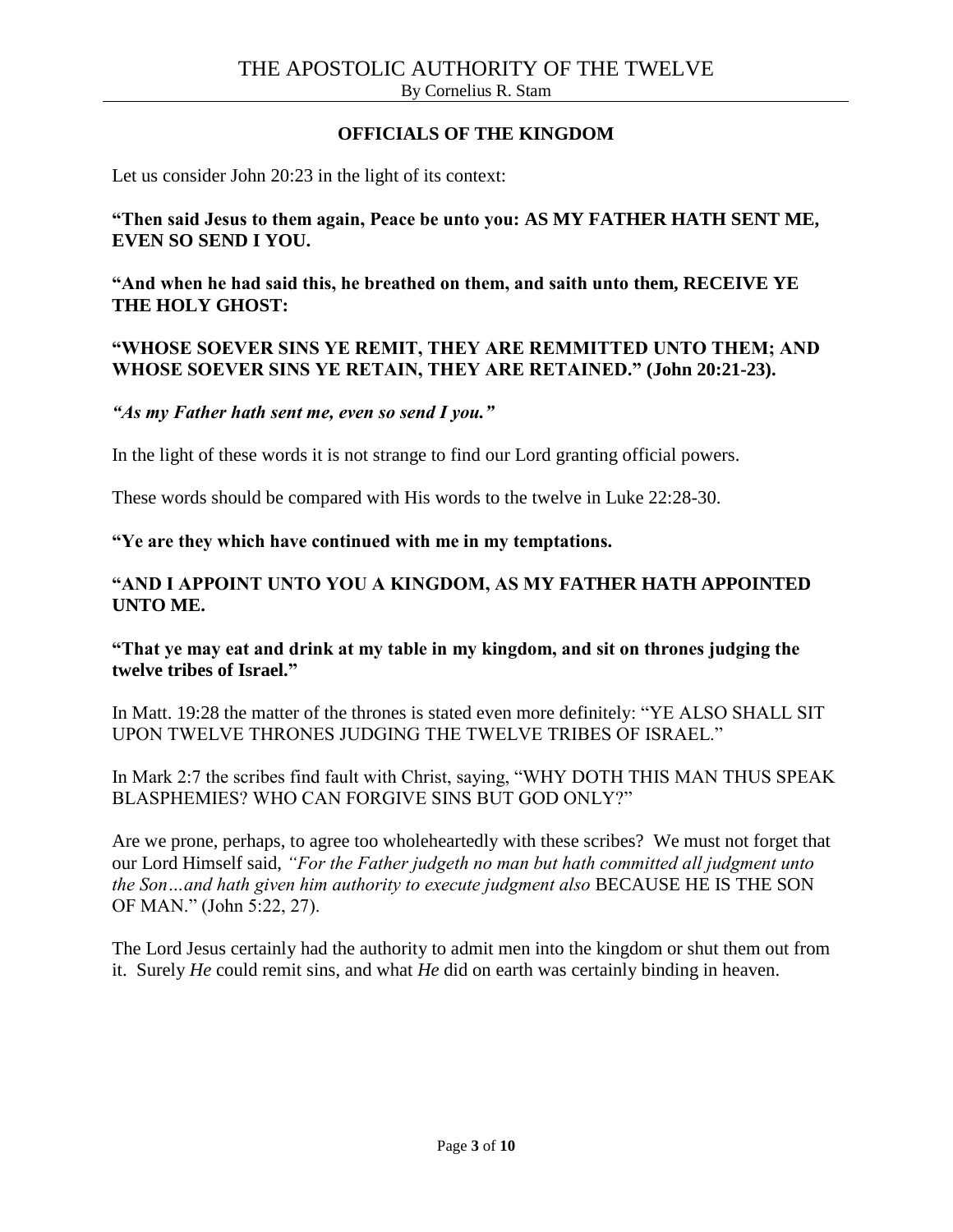And now He gives these powers to His disciples.

#### **"AS MY FATHER HATH SENT ME, EVEN SO SEND I YOU.**

#### **"AND I APPOINT UNTO YOU A KINGDOM, AS MY FATHER HATH APPOINTED UNTO ME."**

The twelve apostles were to be the officials of the kingdom and what is an official without authority?

#### **PETER AND THE ELEVEN**

Matt. 21:43 makes it clear that the kingdom was to be TAKEN FROM the chief priests and elders in Israel.

#### **"THEREFORE SAY I UNTO YOU, THE KINGDOM OF GOD SHALL BE TAKEN FROM YOU, AND GIVEN TO A NATION BRINGING FORTH THE FRUITS THEREOF."<sup>1</sup>**

Luke 12:32 makes it clear that the kingdom was to be GIVEN TO the "little flock."

#### **"FEAR NOT, LITTLE FLOCK; FOR IT IS YOUR FATHER'S GOOD PLEASURE TO GIVE YOU THE KINGDOM."**

Matt. 19:28 makes it clear that authority in this kingdom was to be centralized in the twelve apostles.

## **"AND JESUS SAID UNTO THEM, VERILY I SAY UNTO YOU, THAT YE WHICH HAVE FOLLOWED ME, IN THE REGENERATION WHEN THE SON OF MAN SHALL SIT IN THE THRONE OF HIS GLORY, YE ALSO SHALL SIT UPON TWELVE THRONES JUDGING THE TWELVE TRIBES OF ISRAEL."**

In Matt. 16:19 Peter is singled out as chief of the twelve when our Lord says,

#### **"AND I WILL GIVE UNTO THEE THE KEYS OF THE KINGDOM OF HEAVEN."**

Again and again we find Peter singled out as their leader.

 $\overline{\phantom{a}}$ 

In connection with the choosing of Matthias as Judas' successor, we read:

#### **"And in those days PETER STOOD UP IN THE MIDST OF THE DISCIPLES…" (Acts 1:15).**

<sup>&</sup>lt;sup>1</sup> Note carefully here that the kingdom was to be given to *"a nation,"* not *"the nations."* Moreover, this "nation" was to bring forth the fruits which Israel, under the leaders of that day, had failed to produce.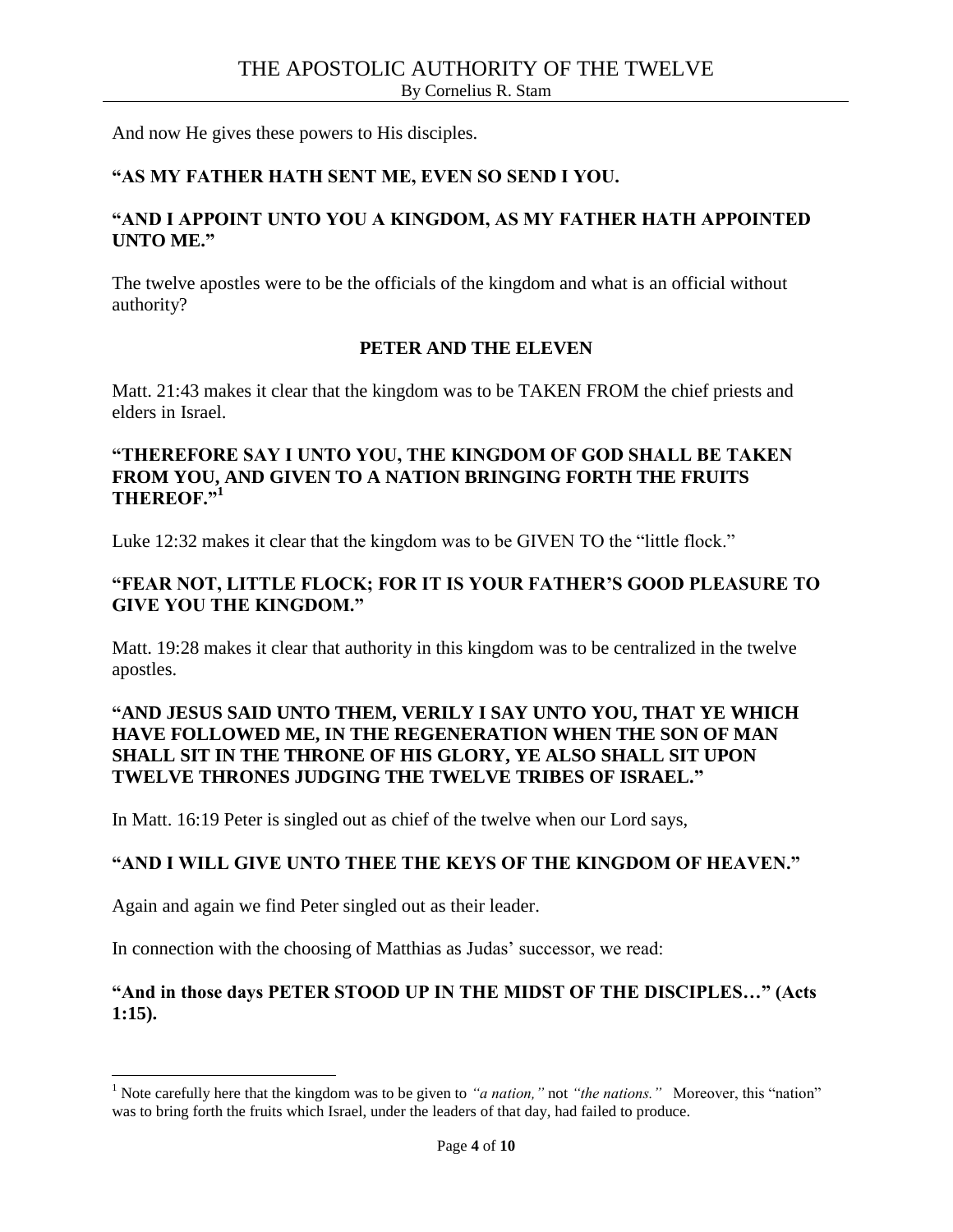The record of the great Pentecostal address opens with these words:

## **"BUT PETER, STANDING UP WITH THE ELEVEN, LIFTED UP HIS VOICE…" (Acts 2:14).**

Concerning those brought under conviction at Pentecost, we read:

#### **"Now when they heard this, they were pricked in their heart, and said UNTO PETER AND TO THE REST OF THE APOSTLES, Men and brethren, what shall we do?" (Acts 2:37).**

Thus divine authority was given to the "little flock" represented by the twelve apostles and, personally, by Peter himself. This authority extended even to the remission of sins.

Was the remission of sins then left in the hands of failing men? No, not *failing* men, for while great authority was committed to them there was no room for failure. Let us consider this more fully.

## **THE OFFICIAL ACTS OF THE APOSTLES**

It is significant that the first official act of "the little flock" was the appointment of a successor to Judas.

Some suppose that the appointment of Matthias was a mistake; that Paul should have been the twelfth apostle. But there was no mistake.

The disciples were obeying the Scriptures which distinctly said, *"Let another take his office."*  (Cf. Psa. 109:8 and Acts 1:20).

Moreover, the selection of Judas' successor was of primary importance and urgency since there must be twelve apostles to occupy twelve thrones before the kingdom could be offered to Israel, and Saul of Tarsus was not saved until some time later.

Furthermore, Paul would not have qualified, for to be numbered with the eleven it was necessary to have been with the Lord continuously *"beginning from the baptism of John, unto the same day that he was taken up…"* (See Acts 1:21-22 and cf. Luke 22:28-30).

The objection that Matthias is not mentioned after this is groundless, for this may also be said of some of the others. The fact is that the Holy Spirit Himself numbered Matthias with the eleven and bestowed upon all twelve the miraculous powers which were the credentials of their apostleship.

In addition to all this we have the words of our Lord to the very ones who appointed Matthias, that "WHATSOEVER YE SHALL BIND ON EARTH SHALL BE BOUND IN HEAVEN." This should be conclusive.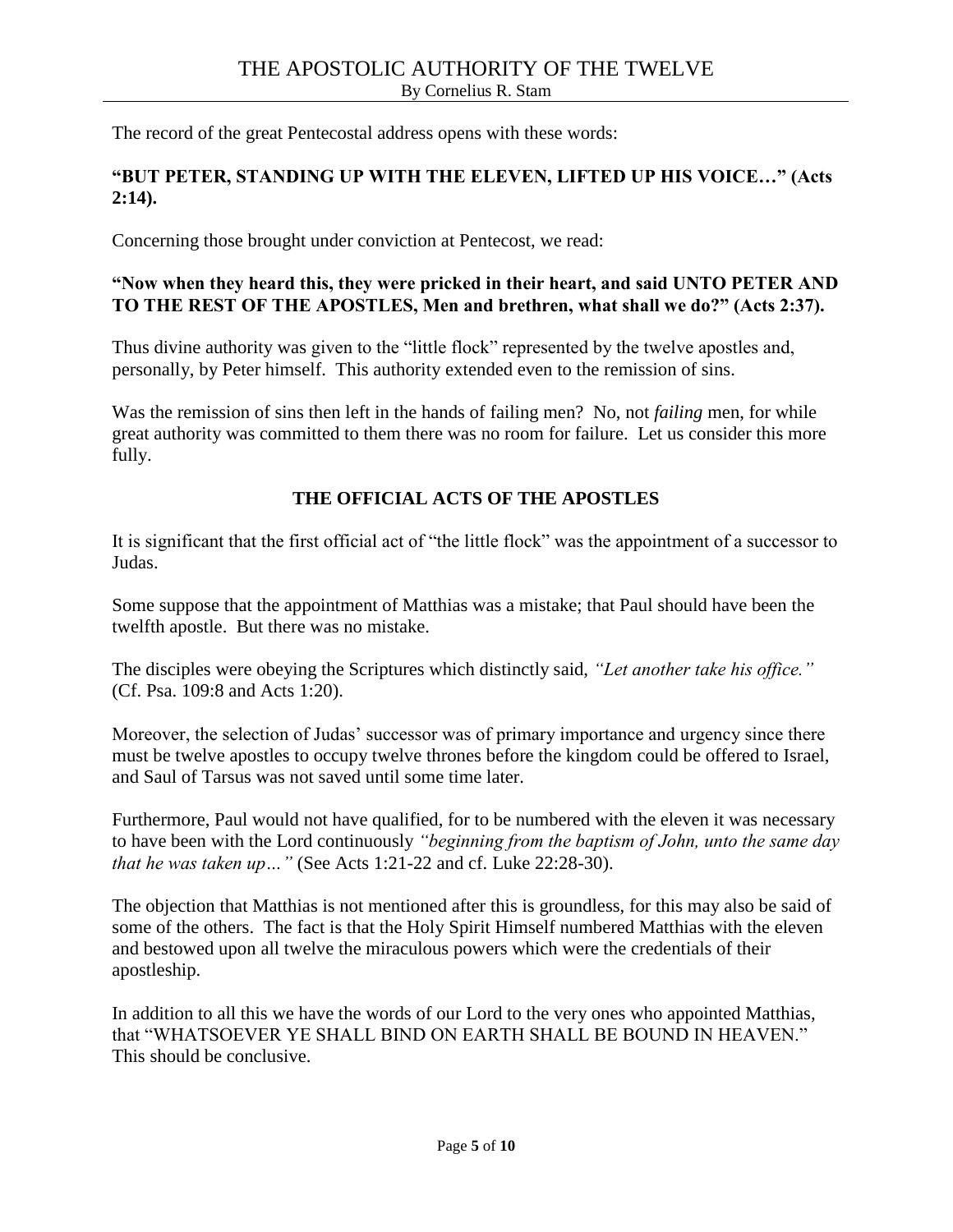Coming now to the Pentecostal scene itself we find the apostles fully exercising their authority. Peter is saying to his convicted hearers,

## **"REPENT, AND BE BAPTIZED EVERY ONE OF YOU IN THE NAME OF JESUS CHRIST FOR THE REMISSION OF SINS, AND YE SHALL RECEIVE THE GIFT OF THE HOLY GHOST." (Acts 2:38).**

Notice carefully that water baptism was essential to salvation. The apostles baptized them "FOR THE REMISSION OF SINS." Compare this with the words of our Lord, "WHOSE SOEVER SINS YE REMIT THEY ARE REMITTED UNTO THEM," and "WHATSOEVER YE SHALL BIND ON EARTH SHALL BE BOUND IN HEAVEN." There is perfect harmony here.

But could not some shrewd person have deceived the apostles? *Did Ananias deceive them?* He was carried out dead!

But could there be no mistake? No, for "THEY WERE ALL FILLED WITH THE HOLY GHOST." (Acts 2:4) and were given special miraculous powers, including the "gift of knowledge."

Let us go on to the tenth chapter of the book of Acts.

Peter was not out of the will of God when he hesitated to go to the Gentiles. He well knew the prophetic program, that the nations were to be blessed through the RISE of Israel. (Isa. 60:1-3). Had he not himself quoted to the men of Israel the great Abrahamic covenant, "AND IN THY SEED SHALL ALL THE KINDREDS OF THE EARTH BE BLESSED?"

He understood that according to that program it was unlawful for him to go to one of another nation until Israel had accepted Christ and become God's priestly nation. He was in accord with His Master's will, for the Lord Himself said, "LET THE CHILDREN FIRST BE FILLED." (Mark 7:27). Even according to the "great commission" the apostles were to begin their ministry at Jerusalem. (See Luke 24:47 and Acts 1:8). Israel was first to be brought to Messiah's feet.

But here is Peter on Joppa's housetop, *"very hungry."* What is he hungry for? Pork and other "unclean" food? Physically, perhaps, but the Holy Spirit interprets the vision for us and we find that a greater hunger fills his heart. Oh, that Israel might, as a nation, receive Messiah and that the good news might be spread to all the world! The unclean meat spoke of the Gentiles, who would be received once the "great commission" got under way—but Israel was preventing it.

It was this hunger to which our Lord responded by a *special commission* to Peter to go to the Gentile house of Cornelius, "nothing doubting." He could not understand it but he went and before the matter was settled he had to appear before the other apostles to explain his action, and they in turn *"glorified God, saying, Then hath God also to the Gentiles granted repentance unto life."* (Acts 11:18).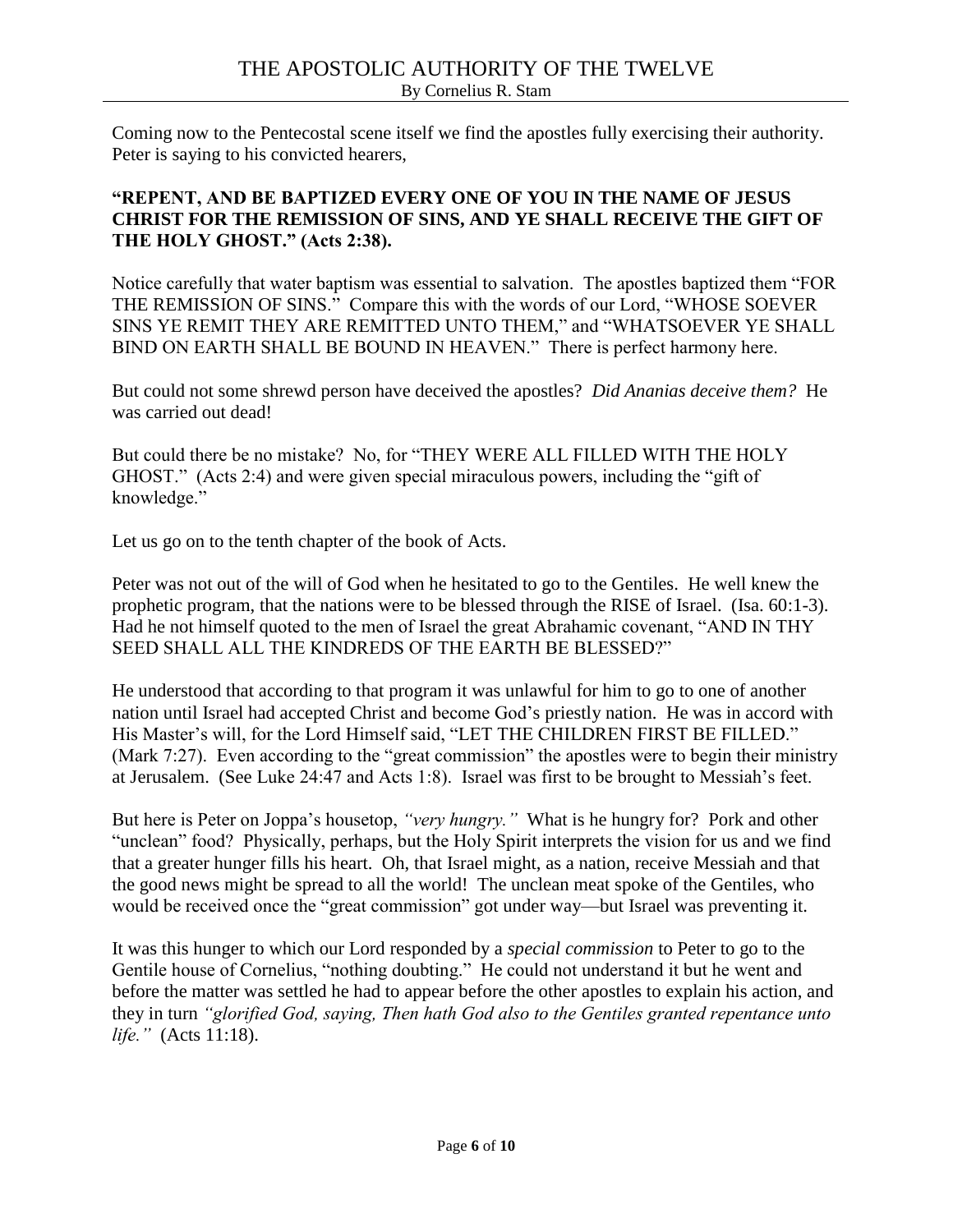Without in the least detracting from the kingdom aspect of this scene, let us note that when Peter went to Cornelius' household it was definitely *not* according to the prophetic program. It was not because the nation Israel had received Christ. *It was in spite of the fact that Israel was rejecting Christ. But what Peter had done on earth was bound in heaven.*

This incident comes significantly after the stoning of Stephen and the salvation of Saul, and lays the foundation for the subsequent ministry of Paul, which had to do with the blessing of the Gentiles through the FALL of Israel. Peter's experience was absolutely unique. We never find him ministering to Gentiles again. But it was Peter's experience upon which the great argument for Paul's later ministry was based and which gave it recognition among the twelve. None could deny that it was now God's purpose to send blessing to the Gentiles in spite of Israel.

The stage was now set for the ministry of Paul. There was to be a change in program. The prophetic program was to be held in abeyance while the mystery of God's secret, eternal purpose was unfolded. The twelve were to disappear from the scene and the apostle Paul was to take their place.

#### **THE TWELVE APOSTLES AND PAUL**

### **"AND I WENT UP BY REVELATION AND COMMUNICATED UNTO THEM THAT GOSPEL WHICH I PREACH AMONG THE GENTILES, BUT PRIVATELY TO THEM WHICH WERE OF REPUTATION, LEST BY ANY MEANS I SHOULD RUN, OR HAD RUN, IN VAIN…AND WHEN JAMES, CEPHAS, AND JOHN, WHO SEEMED TO BE PILLARS, PERCEIVED THE GRACE THAT WAS GIVEN UNTO ME, THEY GAVE TO ME AND BARNABAS THE RIGHT HANDS OF FELLOWSHIP, THAT WE SHOULD GO UNTO THE HEATHEN, AND THEY UNTO THE CIRCUMCISION." (Gal. 2:2, 9).**

Here, by solemn agreement, Peter, James and John promise to confine their ministry to Israel while Paul goes to the Gentiles. This is striking in view of the fact that the twelve, not Paul, had originally been sent into all the world.

Were they all out of the will of God in making this agreement? By no means! Subsequent revelation proves that they were all very much in the will of God and that Israel's rejection of Christ had brought about a change in the program.

What the apostles had bound on earth was bound in heaven and also what they had loosed on earth was loosed in heaven.

In the light of these Scriptures it is difficult to understand how any one can argue that Paul's ministry was merely a perpetuation of that of the twelve or that the kingdom of heaven and the body of Christ are identical.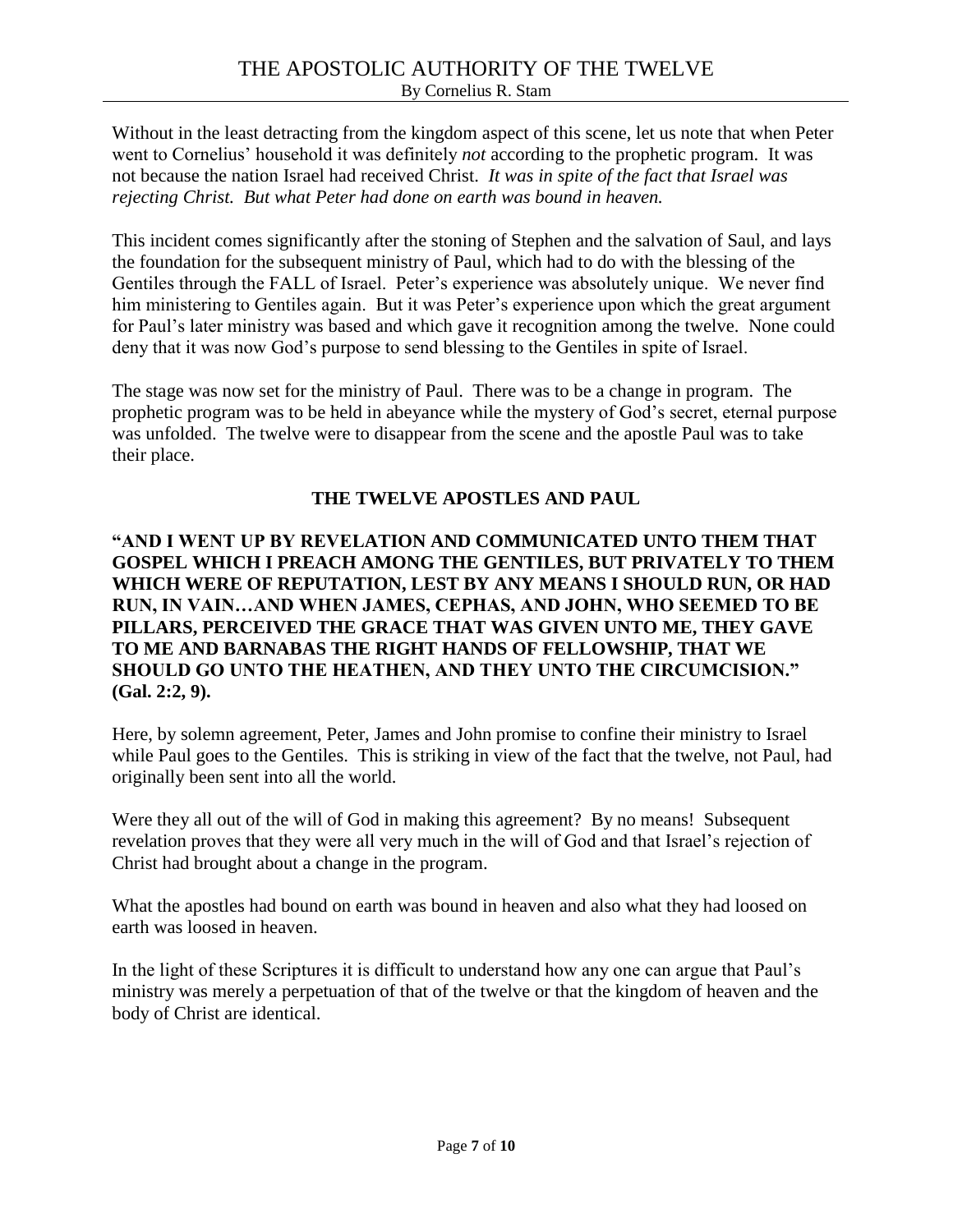It was probably at this same council that Paul so vigorously defended the liberty of Gentile believers. Be that as it may, it is interesting to note *what was decided* at the council referred to in Acts 15.

It was *not* decided there that believers were to be free from the Law, but that *Gentile* believers were to be free. Nothing was said about the status of Jewish believers. It was apparently not even surmised that they too might be free. It was assumed that they were still to remain under the law. The full effects of Calvary had not yet been proclaimed.

The Holy Spirit's leading is clearly seen here. Liberty could not yet be proclaimed to Jewish **believers** 

In the first place, because of human limitations God can teach men only a little at a time. Secondly, such a drastic change would have tended to alienate Israel further from her Messiah, just when it was God's purpose to stretch forth His hands in mercy to a disobedient and gainsaying people.

So God overruled in it all. The apostles were controlled by the Holy Spirit. The Gentiles were to be free from the Law but nothing was said as to the Jews. What the apostles had loosed on earth was loosed in heaven and what they had not loosed remained bound.

It is interesting to notice the apostles' statement to Paul when he visited Jerusalem again some years later:

## **Acts 21:20, 25: "THOU SEEST, BROTHER, HOW MANY THOUSANDS OF JEWS THERE ARE WHICH BELIEVE; AND THEY ARE ALL ZEALOUS OF THE LAW."**

## **"AS TOUCHING THE GENTILES WHICH BELIEVE, WE HAVE WRTTEN AND CONCLUDED THAT THEY OBSERVE NO SUCH THING…."**

We repeat that in the light of all this it is difficult to understand how any one can deny the unique character of Paul's ministry. He devotes almost two chapters in his letter to the Galatians to the fact that he did not receive his message from the twelve, but *communicated* his message *to* the twelve, and privately to the leaders, lest his mission should be in vain.

He stresses the fact that those who had first been sent to all nations, beginning at Jerusalem, had now agreed to turn over their Gentile ministry to him that he might proclaim *"the gospel of the grace of God."*

## **BOUND IN HEAVEN — LOOSED IN HEAVEN**

Let us now return to the words of our Lord to Peter, to the twelve and to the "little flock."

On these words Protestantism is divided as usual, and for the same reason as usual.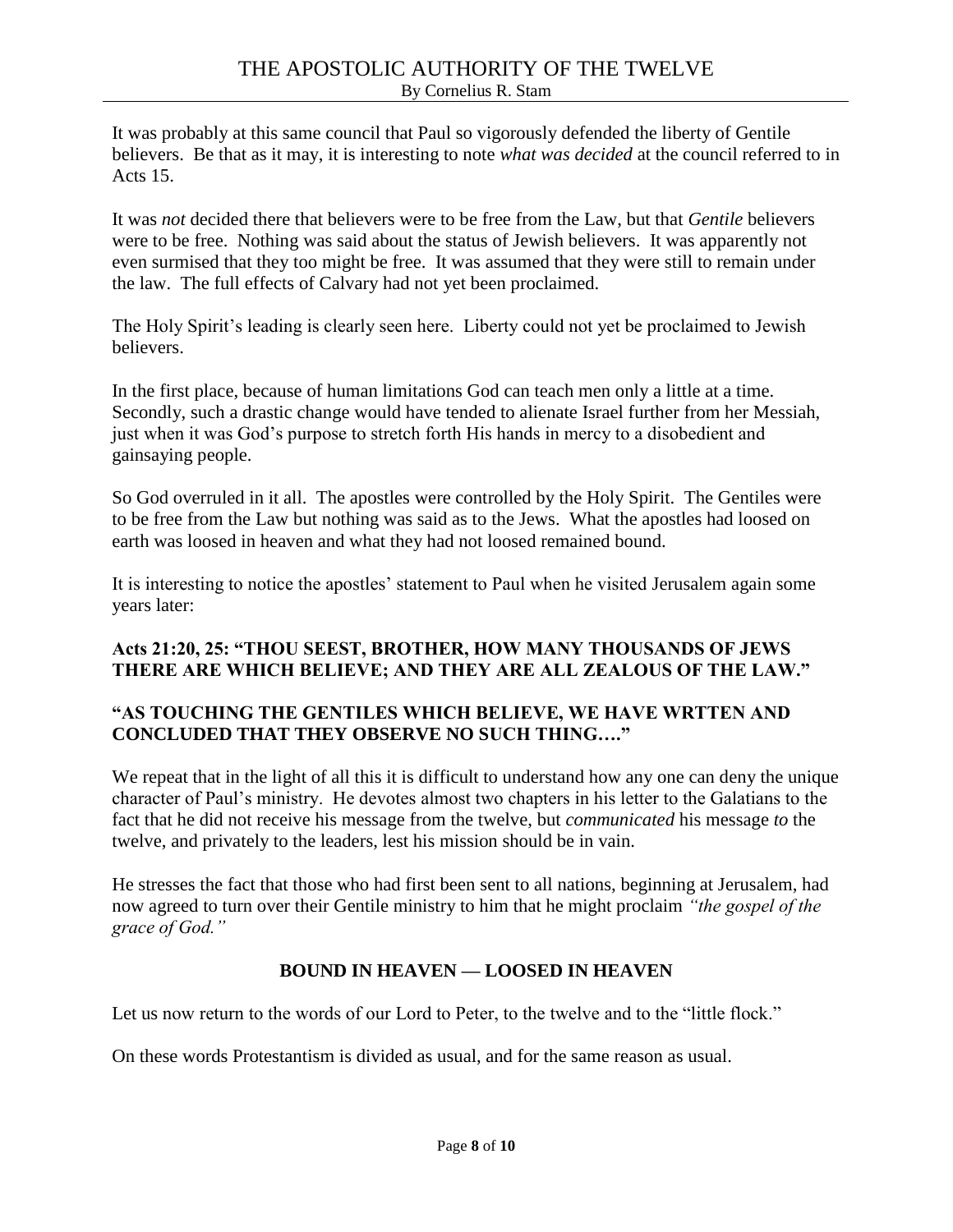Protestantism is still trying to operate under the so-called "Great Commission." She considers the Church of this day a perpetuation of the church of that day. She has failed to recognize the unique character of Paul's ministry. How can she expect to answer Rome?

Every Bible believer should acknowledge that our Lord meant what He said when He conferred official authority upon the group He was to leave behind. But every Christian should also acknowledge that *by this very authority the apostles turned over their Gentile ministry to Paul.* This is the answer to the claims of Rome.

Paul did not need them to appoint him the apostle of the Gentiles, for his apostleship was *"not of men, neither by man."* But *they* needed to recognize *his apostleship*. They *did* recognize it, officially, and what they bound on earth was bound in heaven. By the same official act they themselves were loosed from the previous commission to go into all the world, for what they *loosed* on earth was loosed in heaven too. This is why Paul could later declare,

## **"I SPEAK TO YOU GENTILES, INASMUCH AS I AM THE APOSTLE OF THE GENTILES, I MAGNIFY MINE OFFICE!" (Rom. 11:13).**

# **APOSTOLIC AUTHORITY AND APOSTOLIC SUCCESSION**

Not long after the twelve had turned their Gentile ministry over to Paul God set the nation Israel aside. Do you see what happened to the ministry of the twelve? Do you see what happens to the argument for apostolic succession?

The prophetic program has been interrupted by Israel's rejection of Christ. The Kingdom is held in abeyance. The King is a royal Exile. The prophecy has given way to "the mystery," God's secret, eternal purpose of grace.

To be sure our Lord will come again *"in flaming fire taking vengeance on them that know not God."* Nor has He forgotten His promise to give the twelve apostles twelve thrones in the kingdom. There can be no successors to Peter and the eleven, for *they themselves* are to reign with Christ in glory. What is happening now is a parenthesis in the program of God.

Delaying the judgment of Israel and the nations, God chose another apostle to bring a message of grace to this Christ-rejecting world. How great is His mercy and love!

And how are men saved today? How are their sins remitted? Must they come to some recognized authority and be "baptized for the remission of sins?" Rome, still following Peter, says "Yes." But let us see what the Apostle Paul has to say about it.

#### **"FOR BY GRACE ARE YE SAVED, THROUGH FAITH; AND THAT NOT OF YOURSELVES: IT IS THE GIFT OF GOD: NOT OF WORKS LEST ANY MAN SHOULD BOAST." (Eph. 2:8,9).**